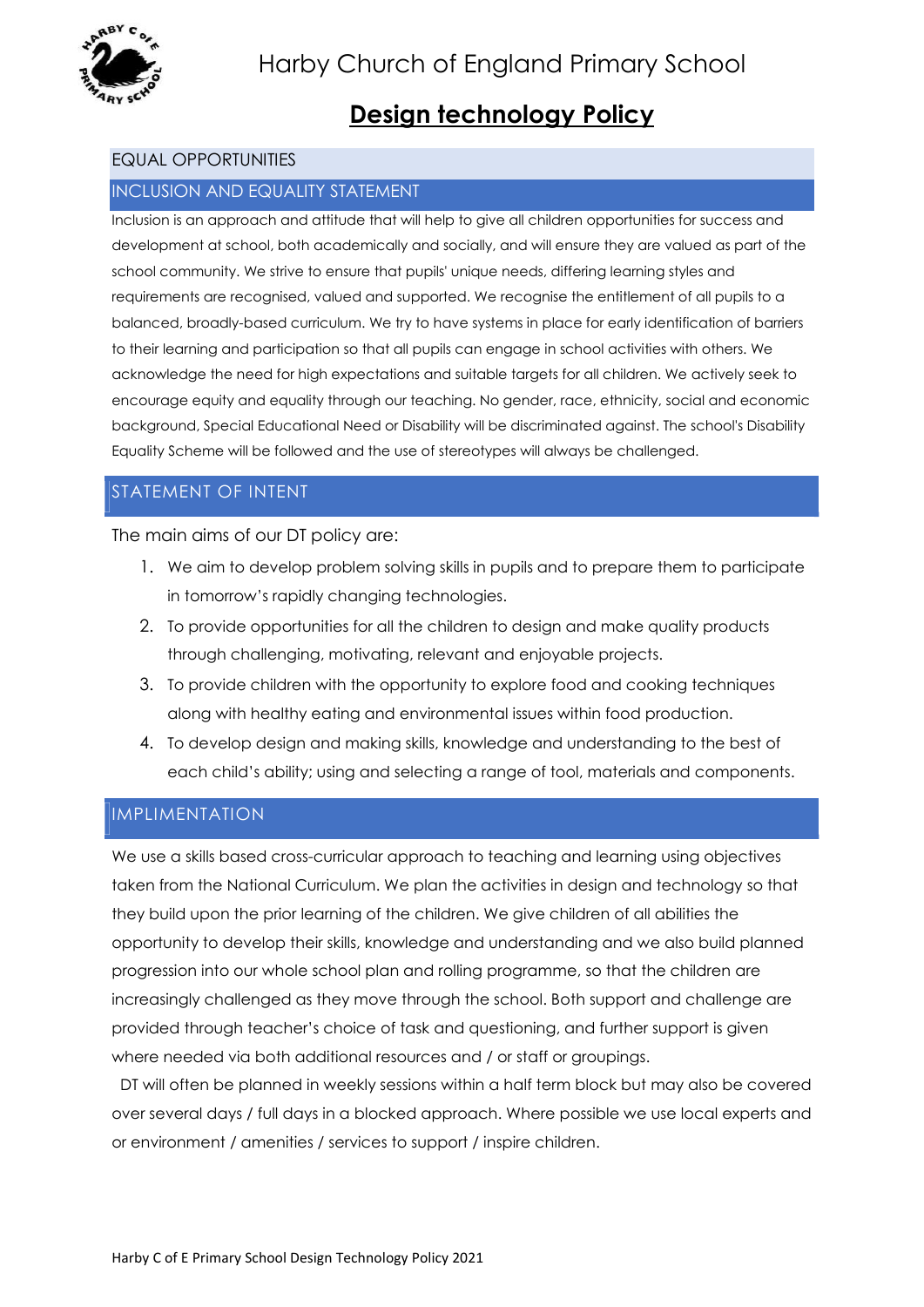

# Harby Church of England Primary School

## Design technology Policy

 In Early Years Foundation Stage, Design and Technology is an integral part of topic work, relating aspects of the children's work to the objectives set out in the Early Learning Goals, and Expressive Arts and Design. To facilitate our objectives different teaching styles and methods are used as appropriate. These include small group and individual work. To meet the requirements of the National Curriculum it is essential that each teacher carry out the following Design Technology activities over the 2 year rolling programme; -

#### Mechanisms - Textiles - Food - Structures.

## 1. CROSS CURRICULAR - ENGLISH

Design and technology contributes to the teaching of English in our school by providing valuable opportunities to reinforce what the children have been doing during their English lessons. The evaluation of products requires children to articulate their ideas and to compare and contrast their views with those of other people. Through discussion children learn to justify their own views and clarify their design ideas.

## 2. CROSS CURRICULAR - ICT

We use ICT to support design and technology teaching when appropriate. Children use software to enhance their skills in designing and making, and use draw-and-paint programs to model ideas. They use databases to provide a range of information sources and to gain access to images of people and environments. The children also use ICT to collect information and to present their designs through draw and-paint programs.

## 3. CROSS CURRICULAR - PSCHE

Design and technology contributes to the teaching of personal, social and health education and citizenship. We encourage the children to develop a sense of responsibility in following safe procedures when making things. They also learn about health and healthy diets. The teaching of design and technology offers opportunities to support the social development of our children through the way we expect them to work with each other in lessons. Our groupings allow children to work together, and give them the chance to discuss their ideas and feelings about their own work and the work of others. Through their collaborative and co-operative work across a range of activities and experiences in design and technology, the children develop respect for the abilities of other children and a better understanding of themselves.

### IMPACT: ASSESSMENT

Assessing a child's performance is a continuous process carried out over the full seven years of Primary school and our assessing methods include the following as appropriate: - 1. Looking at a child's recorded work i.e. model, photographs, written work. 2. Individual